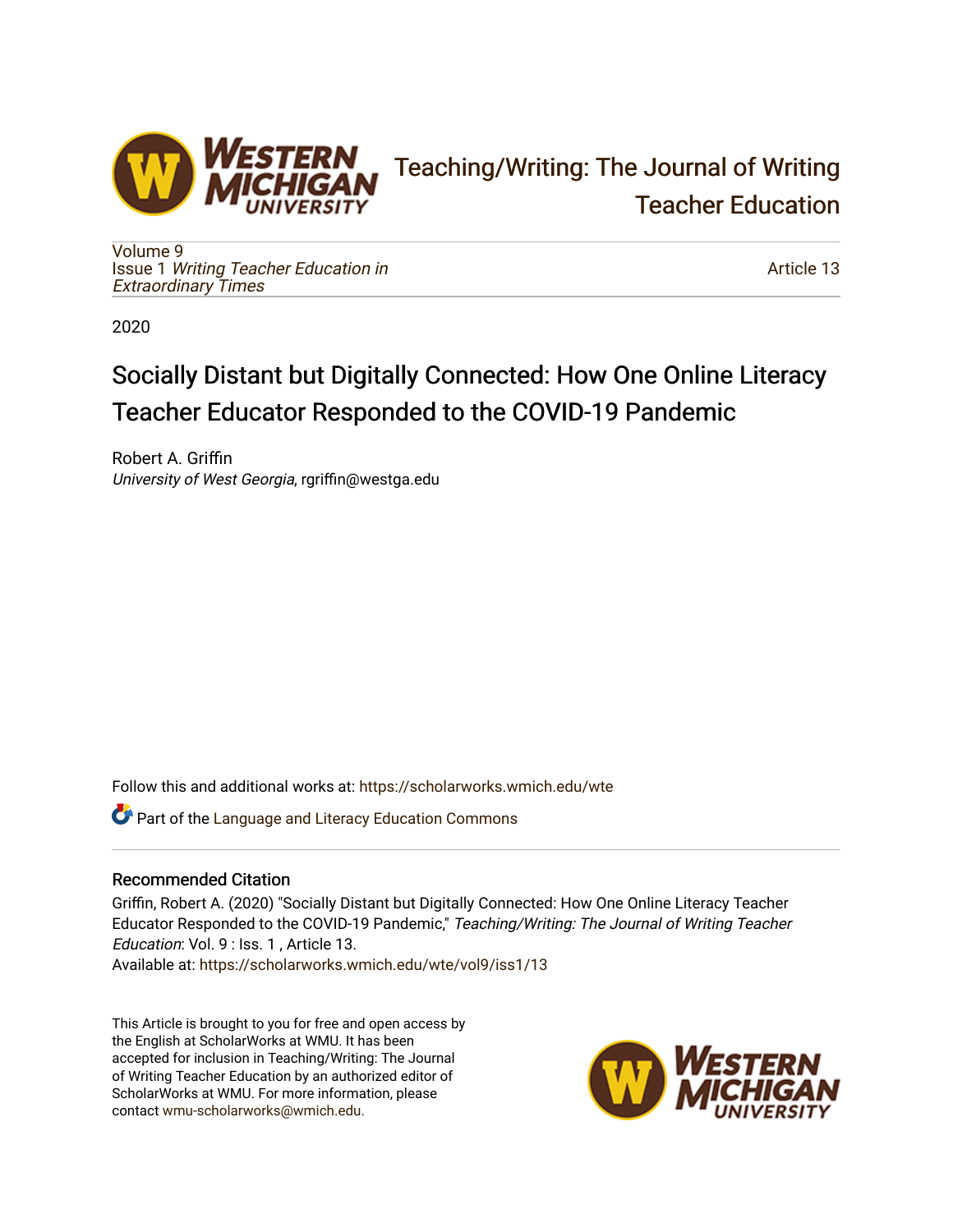# **Socially Distant but Digitally Connected: How One Online Literacy Teacher Educator Responded to the COVID-19 Pandemic**



## Robert A. Griffin, *University of West Georgia*

Teaching professional educators, many of whom have reentered the arena of higher education after years of being in the classroom and away from the rigors of university learning but who come back to expand their professional knowledge, is rewarding but not without challenge. The challenge exponentially increased when the university at which I teach closed its doors in mid-March 2020 because of the COVID-19 pandemic. My colleagues and I were faced with the immediate challenge of needing to transfer over courses to an online format. All of my courses were already fully online, so few changes were needed to the format of the courses themselves, though some assignments needed to be tweaked given the changing circumstances many students were facing, including P–12 school closures. Given my background in online teaching and learning, my colleagues sought my guidance and advice as they transferred their courses to an online format.

As I considered how best to support these colleagues, I immediately thought of one of my courses titled *Theoretical and Pedagogical Approaches to Language and Literacy Instruction,* which I'll refer to as *Literacy Theory and Pedagogy* throughout this paper for simplicity of reference. This course was originally taught in a face-to-face setting. I remembered being handed the syllabus for this course five years ago and wondering what I would do to adapt the course and its materials for online instruction. This course is known for being one of the most conceptually dense and rigorous courses in our graduate-level language and literacy education program. How would I transfer this course to a 100% online format without the quality or rigor suffering? How could I expect students to retain the complex theoretical concepts covered in the course without face-to-face lectures with question-and-answer sessions? I recognized that the questions I had then were the same questions that many of my colleagues were asking themselves now in light of COVID-19. I had a few weeks to transfer this course to an online format five years ago; my colleagues only had days. The purpose of this short piece, therefore, is to describe how I adapted *Literacy Theory and Pedagogy* to an online format with the hope that other teacher educators can learn from my process and apply some aspects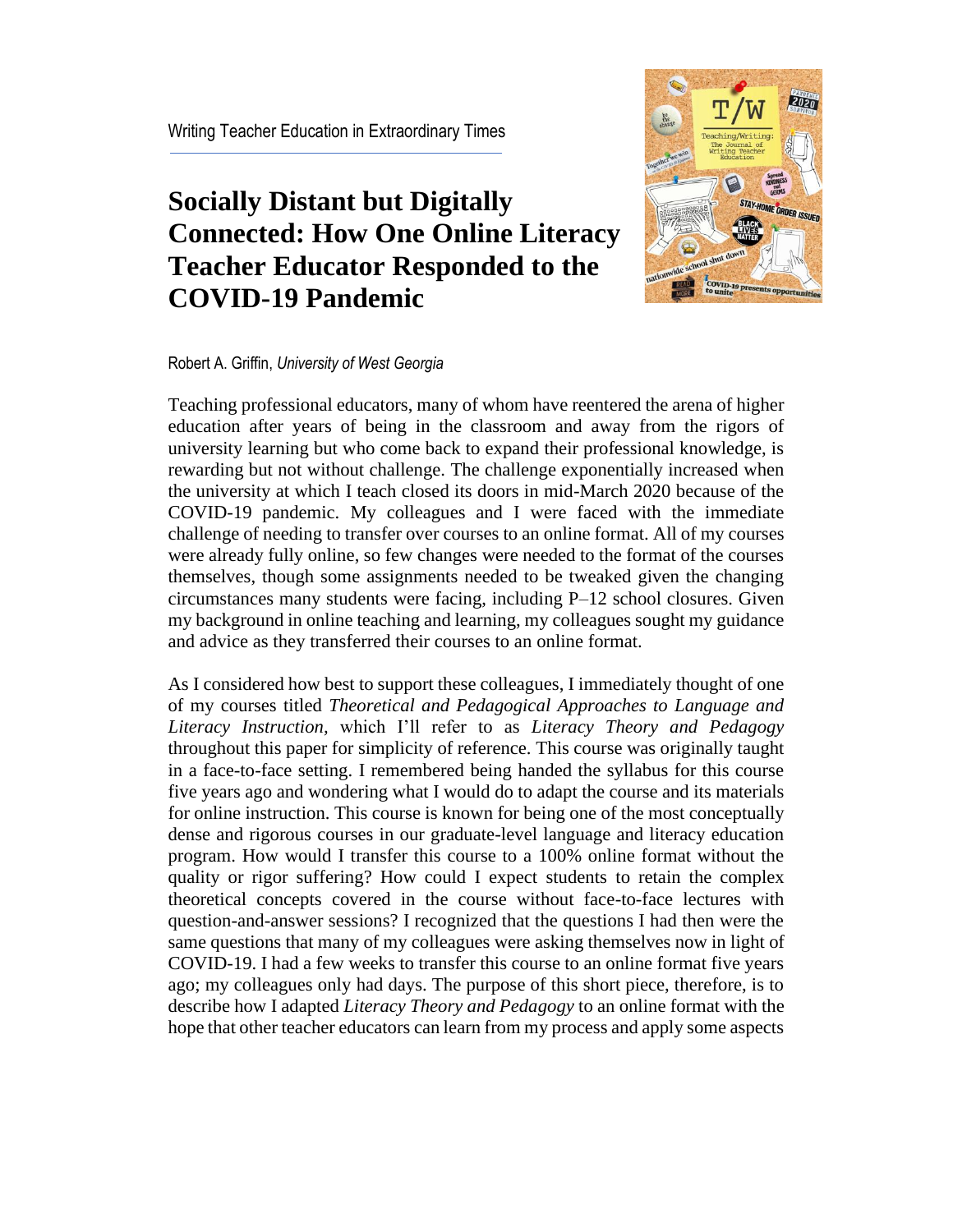*T/W*

of it to their own courses as the pandemic continues to spread and other courses will likely be moved online.

#### **Pedagogy Meets Practice: Moving to Online Format**

I had taken several online courses throughout my own educational journey, so I know what good (and not-so-good) online instruction looks like. My teaching philosophy also played a role in how I approached the challenge of taking a conceptually dense course and transferring it to an online format. Teaching, for me, has always been about taking the complex and making it as simple as possible to ensure that *all* students can connect with the material. This was my approach as a high school English language arts and English to Speakers of Other Languages (ESOL) teacher for 13 years before I entered higher education, and this remains my approach now as a professor in the literacy and TESOL programs at my university. This approach may stem from my training in second language acquisition and Stephen Krashen's (2003) concept of *comprehensible input*, which simply implies that language learners (or the Krashenian term would likely be "acquirers") best understand concepts that are broken down into comprehensible, organized structures at their current language level and one level beyond that. This is Krashen's version of scaffolding, if you will, and aligns well with Vygotsky's (1978) zone of proximal development (ZPD).

In addition, I learned early on in my career to embrace my Type A personality fully, including my keen organizational skills. I firmly believe in order to be an effective online instructor, organization is key. Being technologically savvy is also a prerequisite to effective online teaching (Martin et al., 2019). I acknowledge that everyone is not organized (to the insane degree that I am) or necessarily technologically savvy. As such, my first line of advice to a faculty member who is transferring a class online would be to partner with an organized colleague who is willing to share some strategies for how they organize the materials, assignment guidelines, rubrics, etc. in their online courses. I would also recommend working closely with either a colleague whose resourcefulness with technology is several steps beyond yours or with the online learning/technical support department at your institution.

#### **Course in Point:** *Literacy Theory and Pedagogy*

Knowing how to break down complex information to make it more comprehensible, being organized, and possessing technological expertise are important in any teaching context, but they are especially important in online learning contexts. As an online instructor, I seek to present the complex material covered in my graduate-level literacy and TESOL courses in a format that is as comprehensible and easily digestible as possible. To illustrate this point, I will use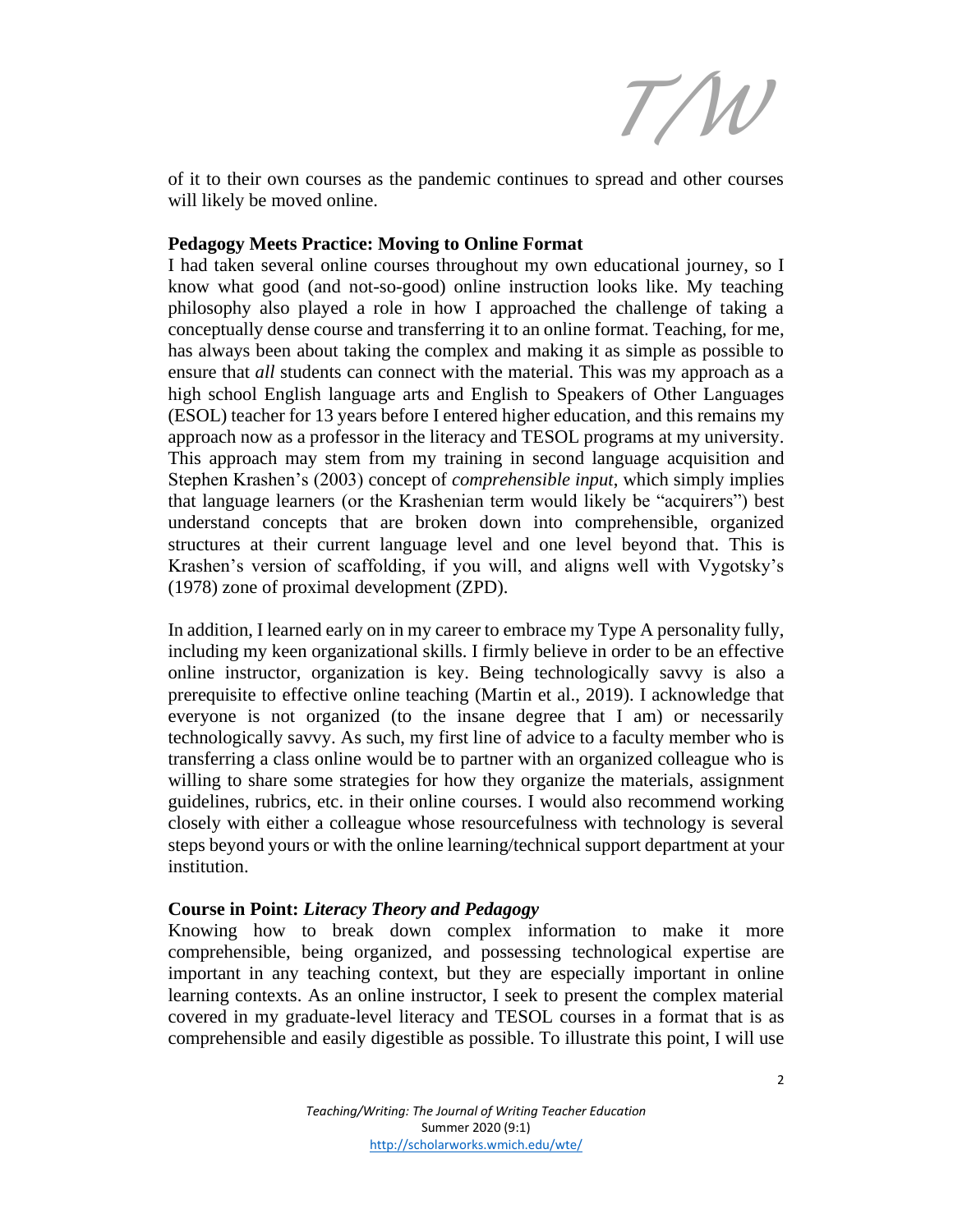*T/W*

*Literacy Theory and Pedagogy* as an example. I have taught this course more than any other, now through 10 iterations, first as an adjunct and now as a full-time faculty member.

### *Course Structure and Textbook*

For *Literacy Theory and Pedagogy*, I attempted to take what is undoubtedly conceptually dense and complex information concerning educational, reading/literacy, and linguistic theories and pedagogical approaches and break these complex theories down into three overarching categories: bottom-up, topdown, and interactive or balanced approaches to literacy instruction. I then set out to find a textbook that presented the theories covered in the course in the most comprehensible way possible. After multiple reviews of textbooks, I settled on *Lenses on Reading: An Introduction to Theories and Models* (Tracey & Morrow, 2017), published by Guilford Press. I chose *Lenses on Reading* first because of how it is organized but also because the authors present the highly complex concepts covered in a very straightforward manner. Students can read in-depth discussions from primary sources assigned for each module, but the textbook should be the place where students turn for clarity, not further confusion.

However, as with any textbook, the information was not organized exactly as I would have preferred. Therefore, I rearranged the order in which students read the chapters to more closely follow the arrangement of the categories mentioned above. The online modules and the assignments connected to them also paralleled this structure. I cannot stress the importance of ensuring that the textbook is appropriate to an online context and that the modules are carefully organized and designed to build on each other.

#### *Structured Assignments*

I organized the assignments to also align with this same structured organization. For the first assignment, students survey a wide range of theories to gain an overarching view of many of the theories that inform effective reading/literacy instruction. To accomplish this, students utilize a graphic organizer to summarize 10 different theories covered in the textbook. They then take this overview and begin to focus on two bottom-up (cognitive processing) and two top-down (constructivist) literacy theories they are interested in learning more about. After attending an intensive online/virtual presentation by a university research librarian on how to find and cite reputable research using the library's resources, students begin the process of researching the theories that they chose to explore. They write two extensive research papers, one on the bottom-up approach and one on the topdown approach to literacy instruction. The papers open with a brief review of the theories covered, including the major theorists and what problems gave rise to the theories. They are also required to conduct a short literature review (this is a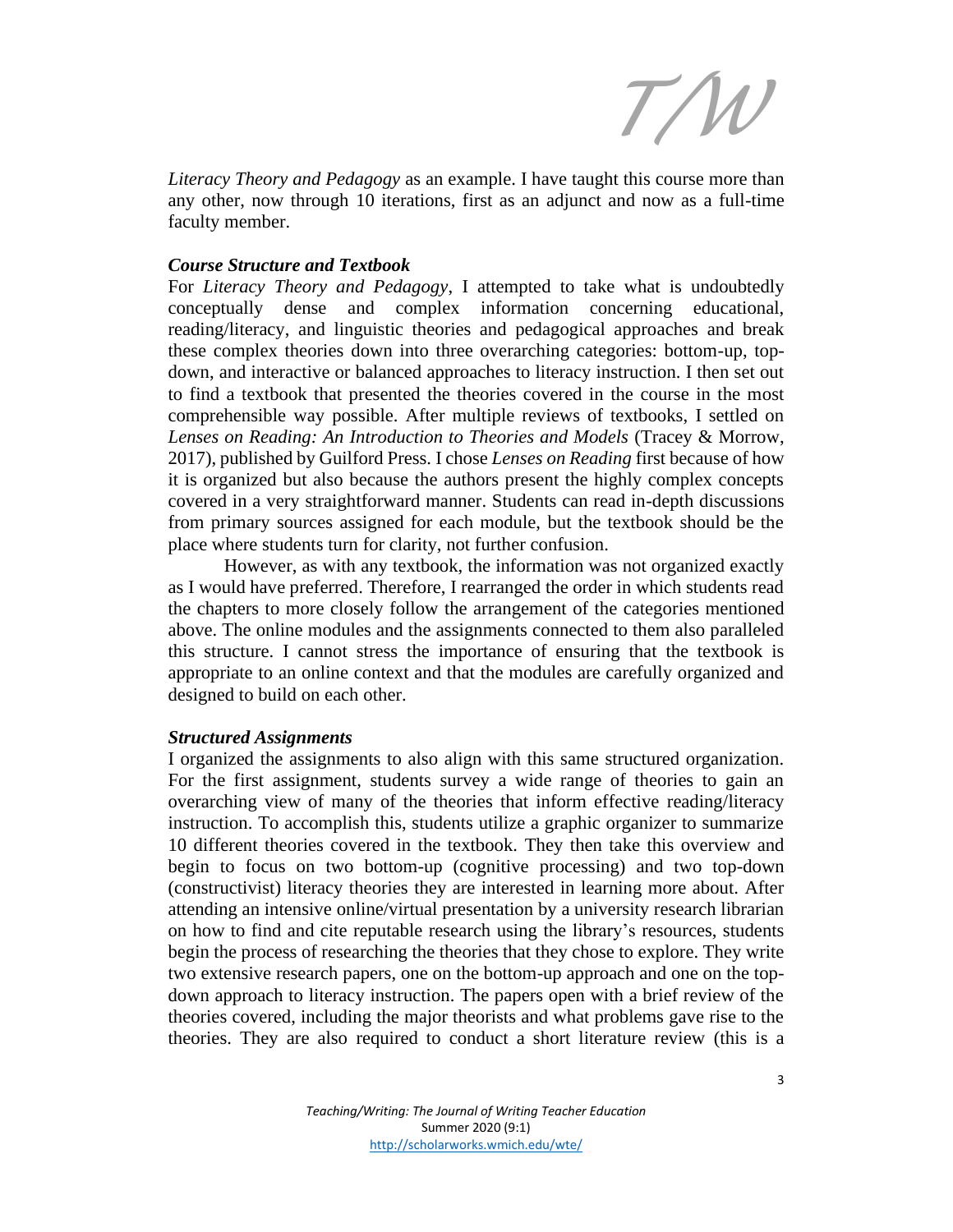*T/W*

masters-level course) demonstrating how instructional practices aligned with the theories have been shown to positively affect students' literacy achievement. After becoming experts in both bottom-up and top-down theories of literacy instruction and writing their comprehensive reports, students then present (via video) what they consider to be the most effective methods of teaching literacy to their specific students and which theories and overarching theoretical paradigms inform those teaching methods and strategies. Because *Literacy Theory and Pedagogy* is often the first course students take in the M.Ed. reading/literacy education program, they often progress from knowing little or nothing about literacy theory or academic research and writing to being proficient to highly proficient in these areas by the end of the semester.

## **Student and Faculty Takeaways**

Despite this being one of the most complex and rigorous courses students have ever taken, they routinely comment on how much they have gained from the process. For example, student comments on an informal end-of-course survey consistently highlighted the positive influence this course had on their learning and professional growth. I credit the organization and structured sequence of the modules and course assignments for this success and positive feedback. As a representative sample, three of my students' comments related to the course are included below:

- The assignments were clear, the semester well structured, and the assignments were meaningful. Instead of memorizing information, I was instead lead to multiple materials that helped me make my own opinion and form analytical impressions of the information presented.
- In all my college courses in my lifetime I genuinely feel like I learned and applied the information in this course the most. Learning about top-down and bottom-up theoretical approaches was powerful. However, the most powerful thing was learning the importance of know (*sic*) which one I believe in and why, then letting it drive my instruction.
- I loved the assigned text and I am planning on keeping the text. The text is designed well and I enjoyed how the professor planned activities for the chapters. I also liked how we did not have to read the chapters in order. I found this method to be very beneficial for my understanding of the theories and models.

As noted, I worked with several colleagues to get their courses online immediately following the university's closing because of the COVID-19 pandemic. I asked two colleagues to briefly reflect on *Literacy Theory and Pedagogy*, which I recommended as a template for online course design: